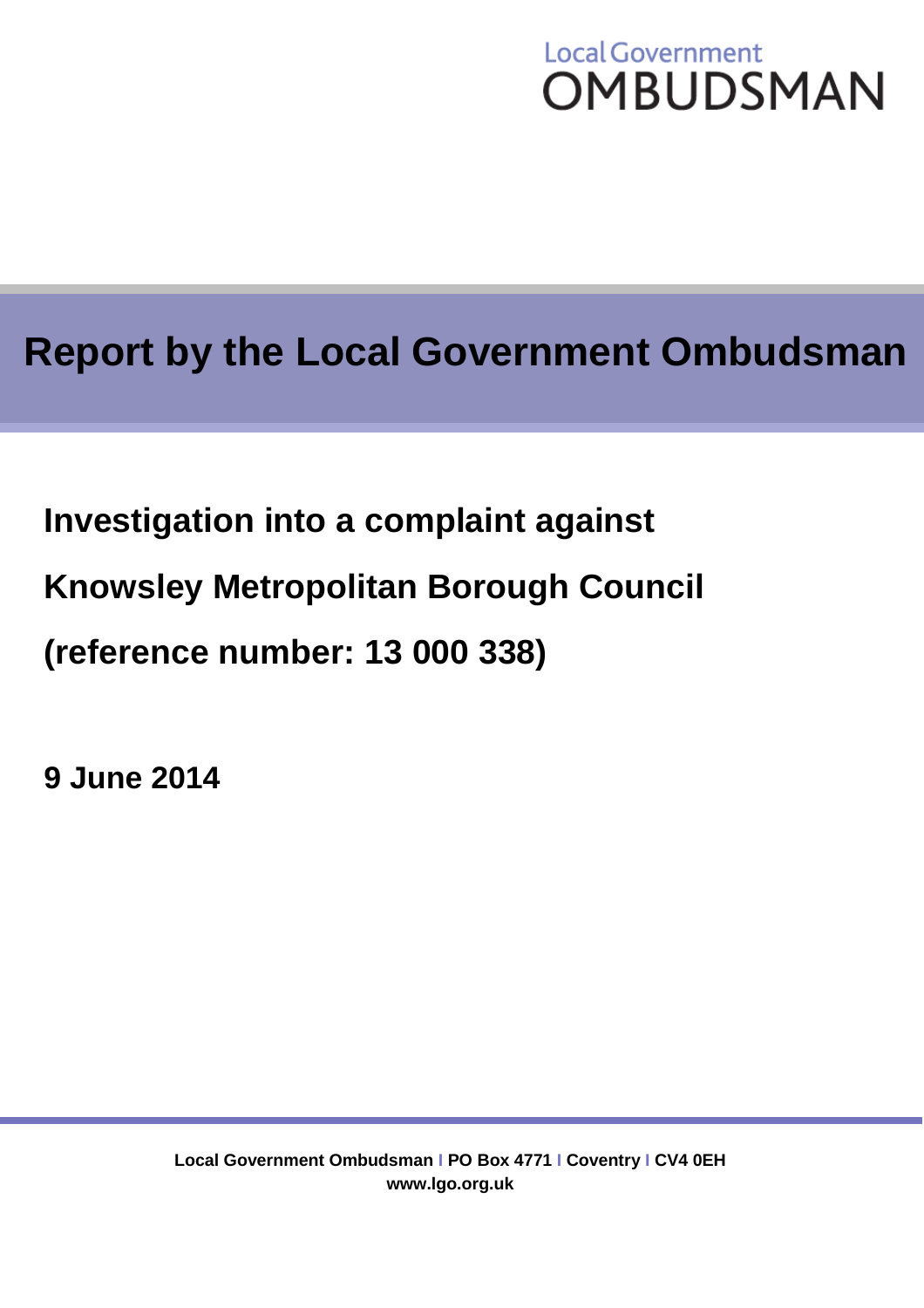# **The Ombudsman's role**

For 40 years the Ombudsman has independently and impartially investigated complaints. We effectively resolve disputes about councils and other bodies in our jurisdiction by recommending redress which is proportionate, appropriate and reasonable based on all the facts of the complaint. Our service is free of charge.

Each case which comes to the Ombudsman is different and we take the individual needs and circumstances of the person complaining to us into account when we make recommendations to remedy injustice caused by fault.

We have no legal power to force councils to follow our recommendations, but they almost always do. Some of the things we might ask a council to do are:

- apologise
- pay a financial remedy
- improve its procedures so similar problems don't happen again.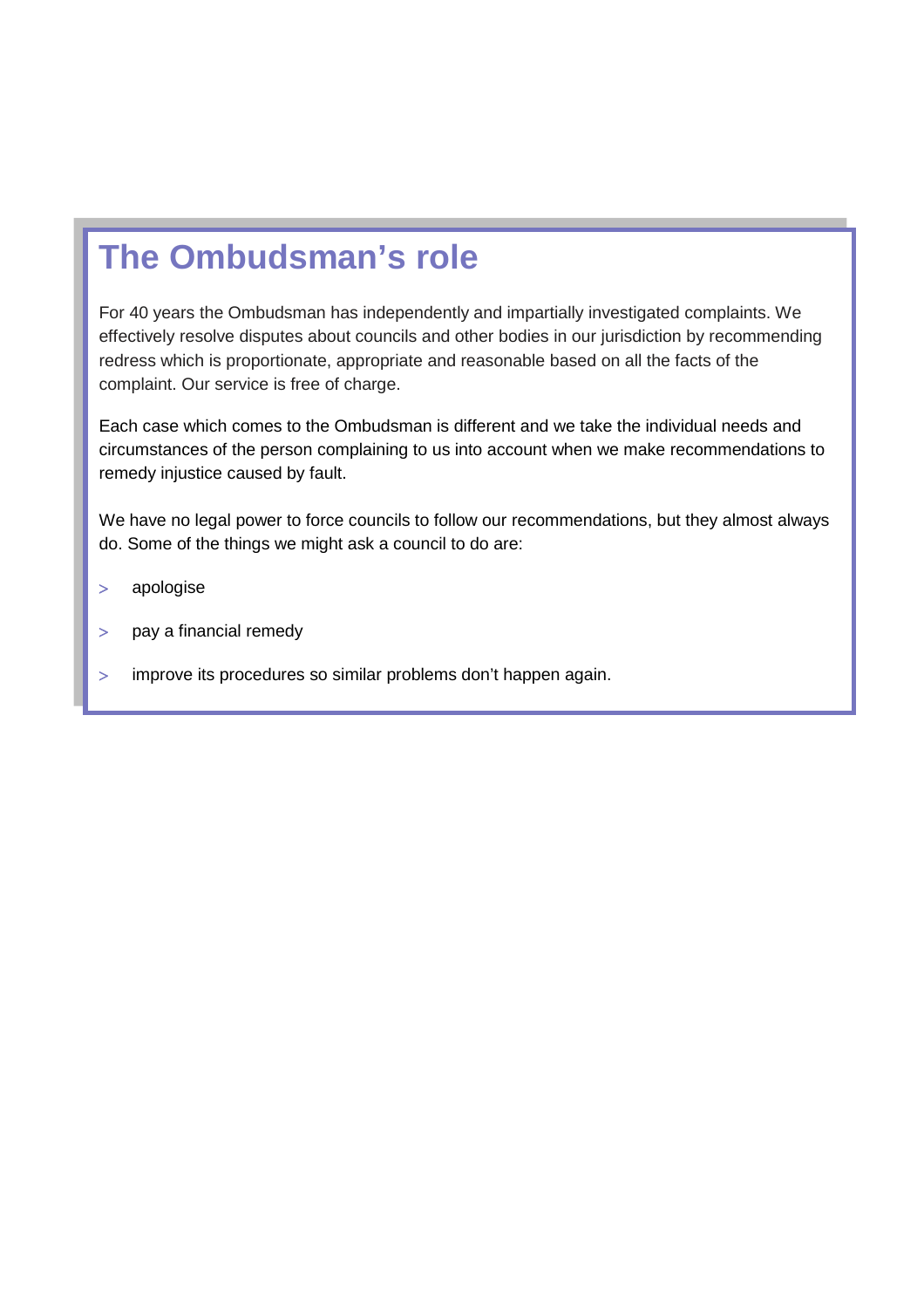# **Investigation into complaint number 13 000 338 against Knowsley Metropolitan Borough Council**

# **Contents**

Section 30 of the 1974 Local Government Act says that a report should not normally name or identify any person. The people involved in this complaint are referred to by a letter or job role.

### **Key to names used**

<span id="page-2-0"></span>

| Miss A | The complainant    |
|--------|--------------------|
| Mr X   | Miss A's son       |
| Mr Y   | Mr X's co-resident |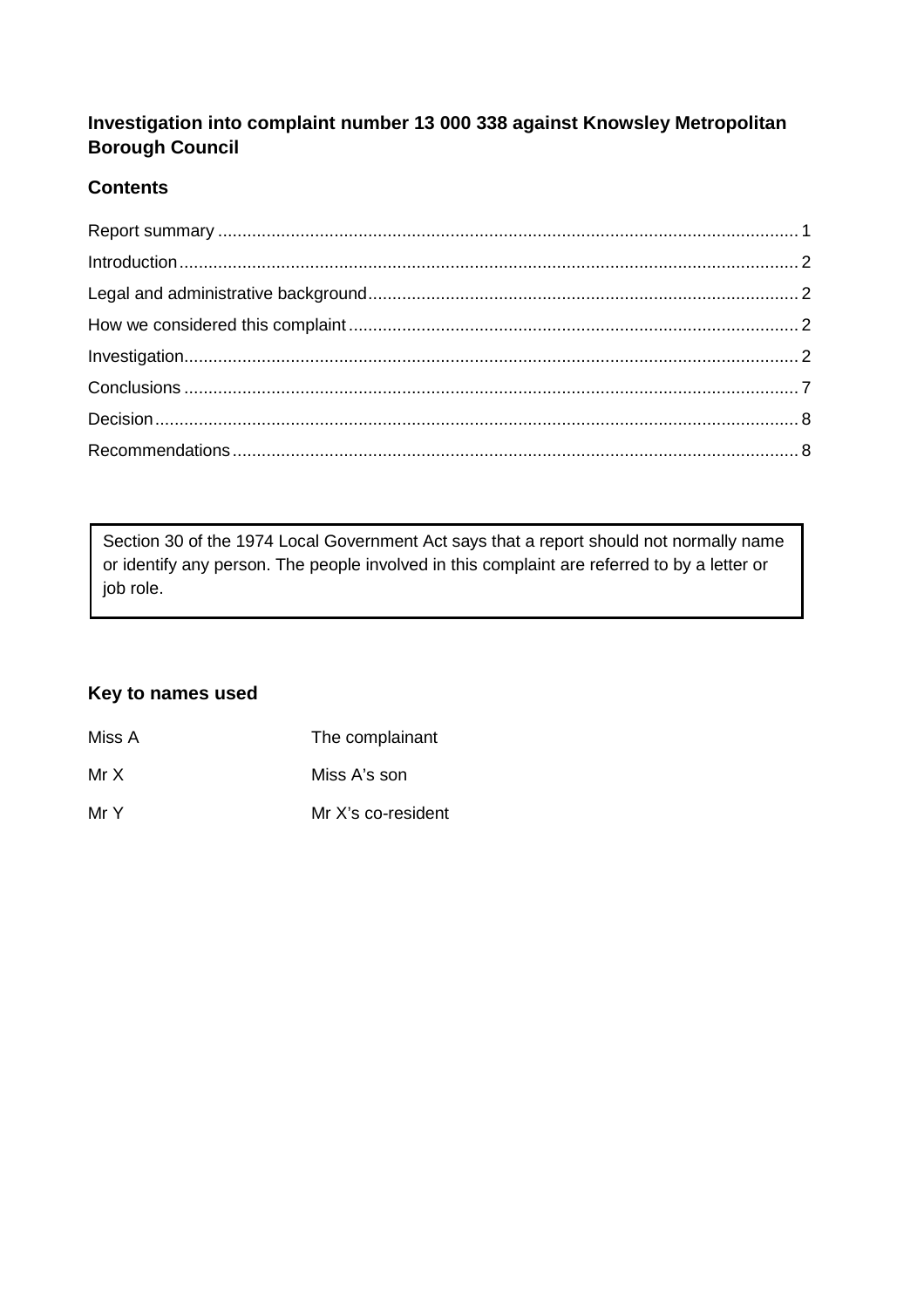# **Report summary**

#### **Adult Social Care**

Miss A complains that the Council has failed to provide an adequate service for her adult son, Mr X, who has autism with severe learning disability and challenging behaviour.

#### **Finding**

Fault found causing injustice and recommendations made.

#### **Recommendations**

We recommend the Council:

- reviews Mr X's current community support assessment and support plan in his new placement. The Council should ensure both assessment and resulting support plan are sufficiently detailed and comply with government guidelines. A review timetable should be set up to include a further three month review and annual reviews after that. Given the history of the case, the Council should be particularly careful to assess whether circumstances require a review at any other point;
- considers whether there are any deprivation of liberty issues arising from Mr X's current placement and, if so, addresses them according to the Deprivation of Liberty Safeguards Code of Practice;
- reminds its staff of the importance of
	- producing support plans;
	- carrying out reviews;
	- carrying out formal capacity assessments; and
	- ensuring their decisions on behalf of people lacking capacity are clearly made in those people's best interests.

The Council should provide evidence to the Ombudsman within three months of the final report that these reminders have been carried out.

- makes a payment of £500 to Mr X's father to be spent on activities or equipment for Mr X to acknowledge the uncertainty about whether the Council's faults caused him avoidable distress; and
- pays Miss A £500 to acknowledge the uncertainty about whether the Council's faults caused her avoidable distress.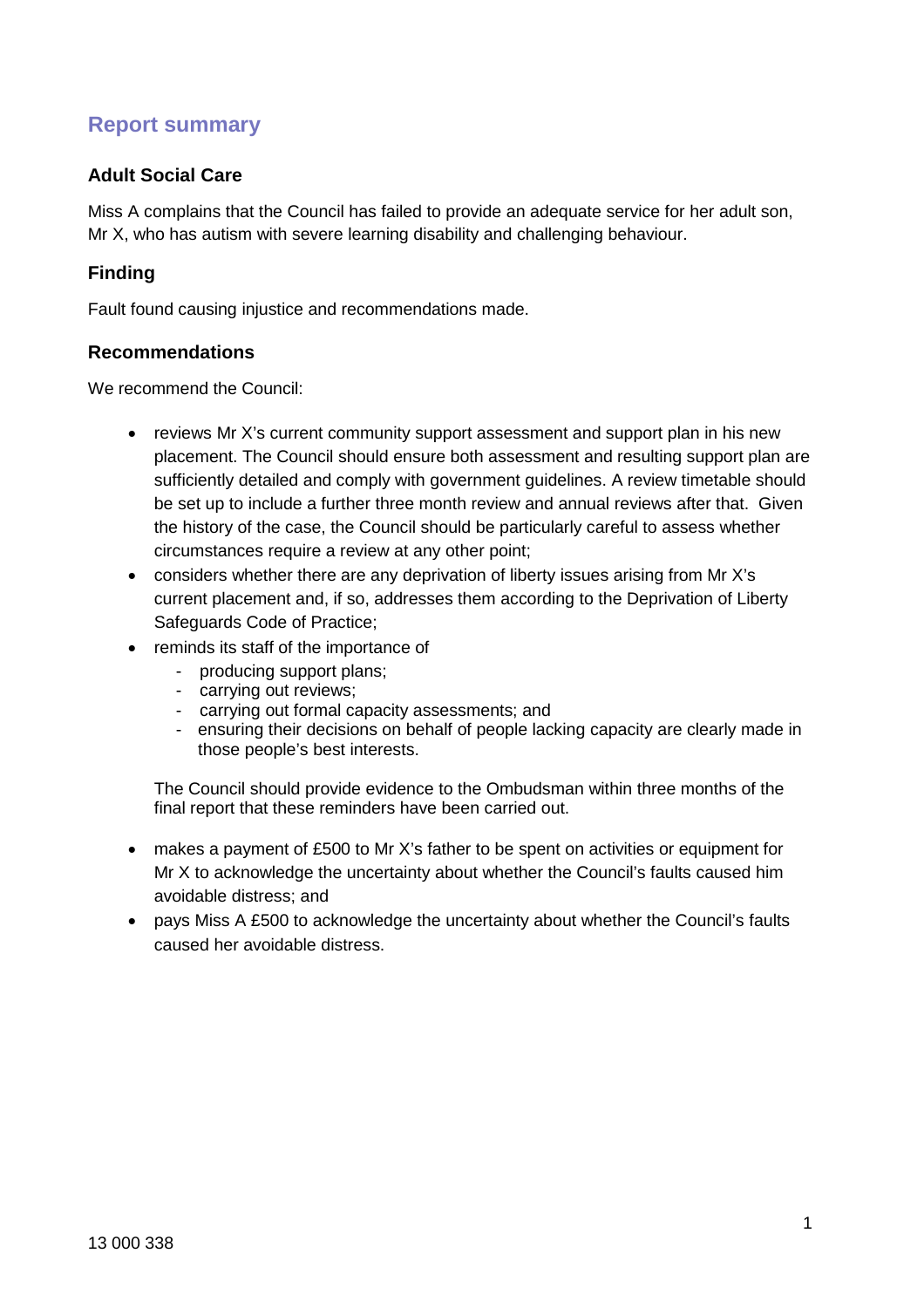# <span id="page-4-0"></span>**Introduction**

1. Miss A complains that the Council has failed to provide an adequate service for her adult son, Mr X, who has autism with severe learning disability and challenging behaviour.

# <span id="page-4-1"></span>**Legal and administrative background**

- 2. The Ombudsman investigates complaints about 'maladministration' and 'service failure'. In this statement, we have used the word fault to refer to these. If there has been fault, the Ombudsman considers whether it has caused an injustice and if it has, she may suggest a remedy. *(Local Government Act 1974, sections 26(1) and 26A(1))*
- 3. Decisions made on behalf of a person who lacks capacity must be made in that person's best interests. *(Mental Capacity Act 2005, section 1(5))*
- 4. When supporting a person who lacks capacity, officers of the Council have a duty to have regard to the Code of Practice on the Mental Capacity Act 2005 *(Mental Capacity Act 2005, section 42(4)(e) )*
- 5. Government guidance on eligibility for adult social care gives guidance on support planning and reviews. *("Prioritising Need in the Context of Putting People First: A whole system approach to eligibility for social care" Guidance on eligibility criteria for Adult Care Services, England 2010)*

# <span id="page-4-2"></span>**How we considered this complaint**

- 6. This report has been produced following the examination of relevant files and documents and telephone calls with the complainant.
- 7. The complainant and the Council were given a confidential draft of this report and invited to comment. The comments received were taken into account before the report was finalised.

# <span id="page-4-3"></span>**Investigation**

#### **Background**

- 8. Miss A's son, Mr X, is in his 20s. Mr X needs 24 hour 2:1 care for all his personal and practical support. His communication is limited through lack of speech and his limited understanding of what other people say. His unpredictable challenging behaviour puts him and other people at risk.
- 9. In 2009 Mr X moved from residential school to supported accommodation. In February 2010 Mr X moved to different supported accommodation where he stayed until December 2013. He then moved to a residential placement.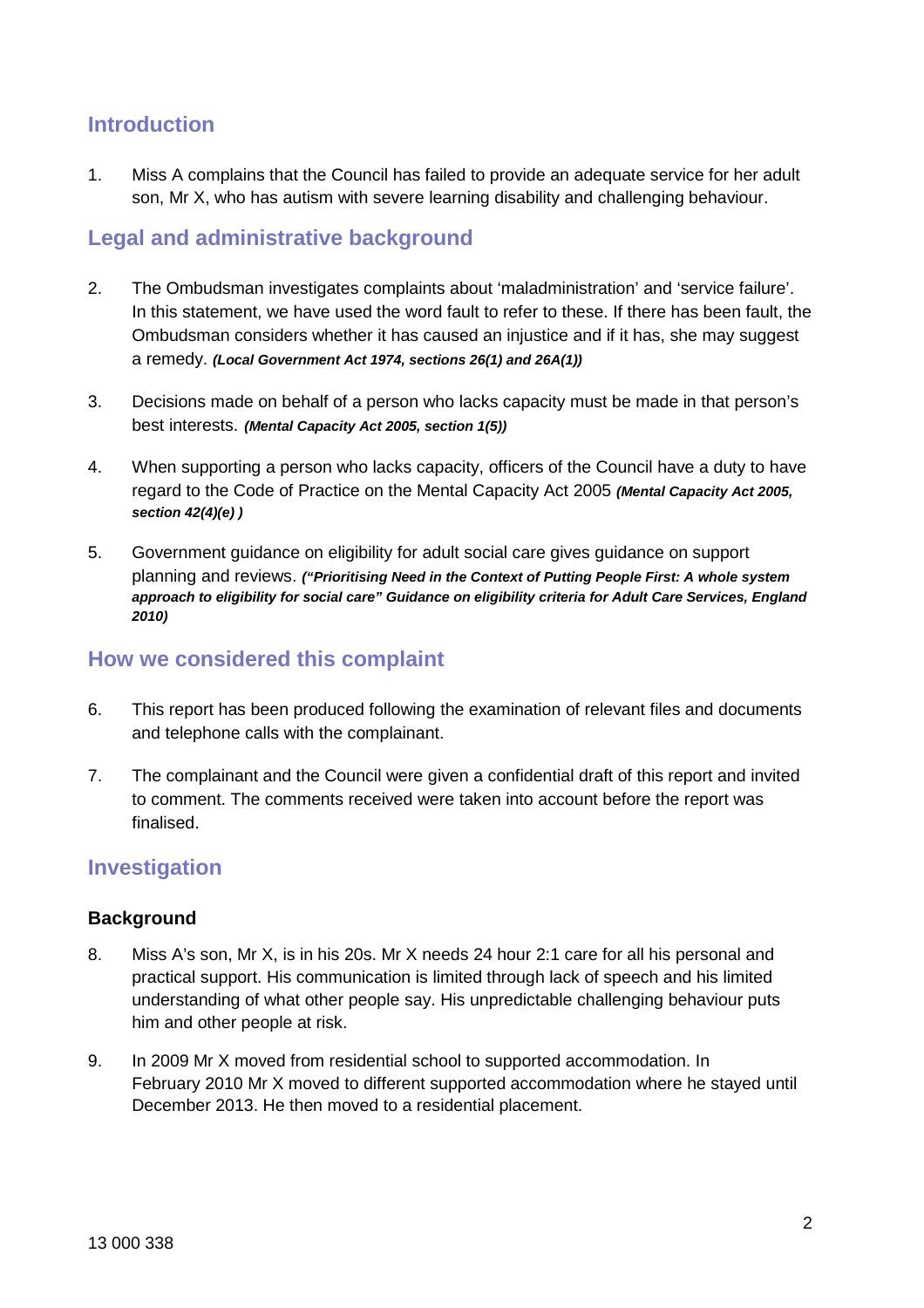10. Mr X's supported accommodation from February 2010 was a house owned by a social landlord. Initially, Mr X was the sole supported resident there. He had 24 hours a day support from a support agency. He stayed with his parents one night each weekend. Mr X regularly caused damage to the house through outbursts of aggressive behaviour. The Council arranged for the soft plaster walls to be strengthened to some extent to cope with this.

#### **August 2011 to April 2013 at Mr X's supported accommodation**

- 11. The Council moved a second supported resident, Mr Y, into the house in August 2011. There is evidence that at the time Miss A thought this was a good idea. There were various discussions about whether Mr Y would be a suitable co-resident but no meeting to determine if this was in Mr X's best interests.
- 12. Miss A was concerned that Mr X's life began to deteriorate soon after Mr Y moved in. She says members of the support agency's staff who worked well with Mr X were suspended. She says Mr X's activities stopped and he ended up in his room all the time to get away from Mr Y. Miss A says Mr X would retaliate against Mr Y's behaviour toward him. She says in safeguarding reports staff always reported Mr X as the perpetrator of attacks and Mr Y as the victim, rather than seeing Mr Y as the cause of Mr X's behavioural problems.
- 13. The Council says the arrangement worked initially. The Council's records show some concerns about Mr X's behaviour after August 2011 but the records do not suggest a significant change in behaviour. The records show that in March 2012 the support agency said it was going to refer Mr X to the Council's Positive Behaviour Support Service (PBSS).
- 14. The Council carried out a review of Mr X's support in March 2012.
- 15. From mid 2012 there are records which support a clear deterioration in Mr X's behaviour. He attacked Mr Y, support staff and his parents. In July he left his house unaccompanied and attacked a member of the public. He caused further damage to the house.
- 16. At a safeguarding meeting about the July incident officers agreed measures to secure Mr X's house better, take the house key from Mr X and increase staffing at least temporarily. These actions were to ensure Mr X did not leave the house unaccompanied again. At the meeting one of the agency staff said he believed Mr X's activities were limited because of restricted funds. Staff suggested a changed programme of activities to ensure Mr X was active and healthy but this needed extra funding. The Council says it is not aware that the agency changed Mr X's programme of activities.
- 17. After the July incident Miss A was concerned that support staff may be giving Mr X too much medication in response to his behaviour and this made Mr X feel worse. She had concerns about the restraint used by staff. She wanted Mr Y to move out because she felt he was the source of at least some of Mr X's problems. She raised these concerns with support staff who reported them on to the Council.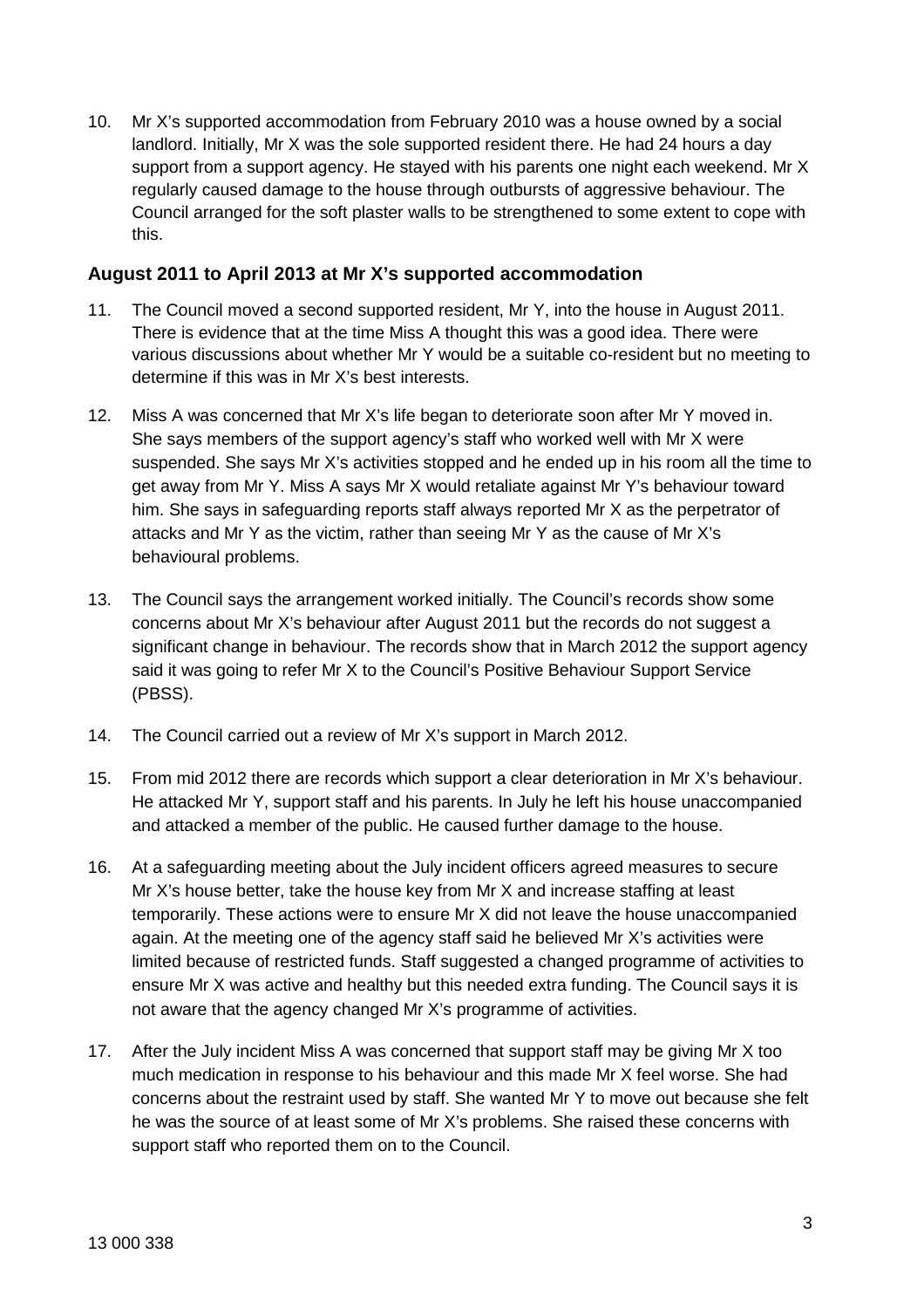- 18. By August the PBSS had not yet had any involvement. In late August there was a medication review. Mr X's consultant authorised continuation of the same medication regime. The Council's records include a note that the consultant could see there were many different things which might be affecting Mr X, such as his environment, mix of residents, lifestyles, finance and new staff.
- 19. At the end of August the Council referred Mr X's details to an alternative support provider. That provider completed an assessment of Mr X's needs in October. The provider suggested an alternative property for Mr X to move to with suitable support. The current support provider and Miss A had concerns about how suitable the property was. In March 2013 Mr X's social worker asked the alternative support provider if there were any other placements available but none came up. The Council says there is a lack of suitable accommodation near enough to Mr X's family.
- 20. Towards the end of 2012 support staff raised safeguarding alerts when Mr X attacked Mr Y. In the alerts staff said the Council had acknowledged the situation at the house as unsuitable due to the incompatibility of the residents and the likelihood of Mr X assaulting Mr Y. However, at the same time, the Council recorded the manager of the supported accommodation as saying he thought Mr X's problems arose from his environment, not the person he lived with.
- 21. In November Miss A showed council officers a letter from a former member of staff at the residential school Mr X had attended. The former staff member said Mr X and Mr Y had never got on and Mr X's social worker knew this. She said she did not understand why the move was made and it was the worst thing anyone could have done. The Council says this is not the view of senior staff at the school but it would have investigated the view had it been given while the Council was considering whether to move the two men in together.
- 22. A professionals' meeting was held in December 2012. The action agreed was to move Mr Y as soon as possible to safeguard him from Mr X's behaviour. The professionals also agreed a community nurse and an officer from PBSS should meet Mr X's support staff to review, and update them about, issues of behaviour and communication.
- 23. In early 2013 the Council put a covering on Mr X's bedroom window in response to complaints from neighbours he had indecently exposed himself. Miss A was concerned the covering was black and dense and, if he was in his room, Mr X would not be able to tell night from day. She says support staff sometimes locked Mr X in his room. The Council says the covering was opaque and let light through. The Council also says Mr X could not be locked in the room by others but could lock himself in to have some privacy.
- 24. Records show the PBSS were to start work with Mr X in early 2013. However the service wanted to be clear there were no medical issues behind Mr X's behaviour before starting any behavioural intervention. In early 2013 staff made a number of incident reports which described Mr X's attacks on Mr Y as safeguarding incidents. In February and March they reported five instances of having to use physical restraint procedures in response to Mr X's behaviour.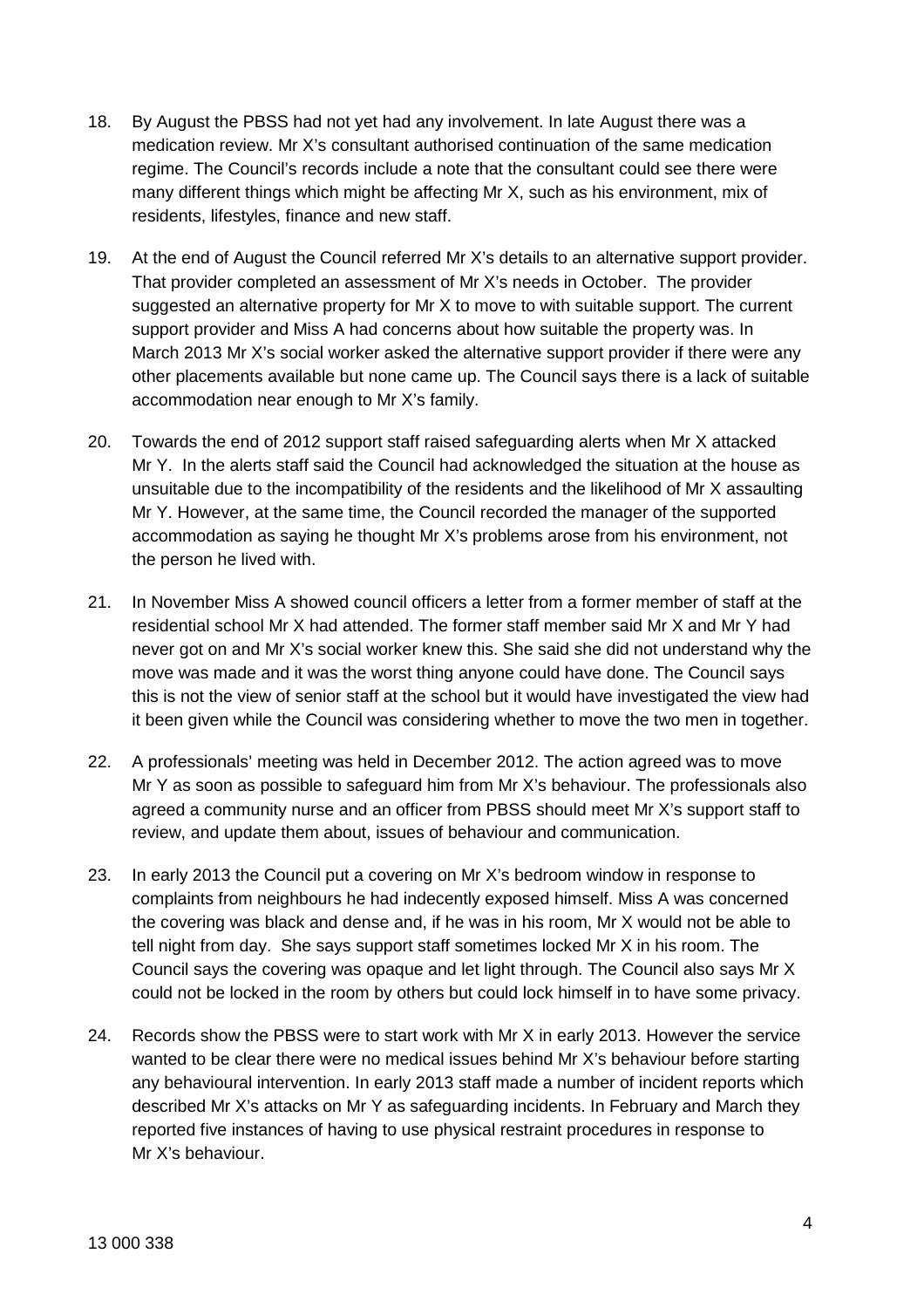- 25. At the end of March 2013 Mr X was taken from his parents' house to hospital under Section 2 of the Mental Health Act 1983 for assessment. He had been behaving aggressively and had harmed himself. At this point Miss A was referred to the community mental health team because she was extremely distressed at what was happening. Mr Y moved to different accommodation while Mr X was in hospital. Mr X left hospital at the end of April and returned to the supported accommodation.
- 26. Once Mr X had been in hospital and Miss A received mental health services, they were each given a mental health advocate. The advocates continue to work with Mr X and Miss A.
- 27. Miss A complained to the Ombudsman at the point Mr X went to hospital. Her initial concern was that Mr X's physical and mental health had deteriorated largely because of the Council's decision to let Mr Y share the house with Mr X. She said Mr X and Mr Y were incompatible and should not have been allowed to live together. She said support staff could not cope with Mr X so resorted to using medication which made Mr X feel worse. Miss A said her own mental health had deteriorated from watching her son suffer and she was using community mental health services.
- 28. Mr X moved to his current residential placement in December 2013.

#### **Support plans and their review**

- 29. The Council had a support plan for Mr X while he was at residential school. There was no support plan for when he moved to supported accommodation until April 2013. The April 2013 support plan is brief. It sets out that Mr X needs two support workers day and night. It sets out some of his needs, his likes and dislikes. It says the day time support is to enable him to participate in an activity of his choice.
- 30. For the period under investigation there is a record of one formal review, in March 2012. The review does not refer to a support plan. The review does not refer to how sharing with Mr Y was going or any increase in behaviour problems. One of the actions to be undertaken was for the support agency to provide the assessor with a copy of a support plan and timetable for Mr X. The assessor recorded the outcome of the review as "No new services intended or started". The assessor recorded the main need as "Personal care/wellbeing" and the main objective as "Activities of daily living."
- 31. Government guidance on eligibility for adult social care says councils should agree a written record of the support plan with the individual. The guidance also says a support plan should include a note of the eligible needs identified during assessment, agreed outcomes and how support will be organised to meet those outcomes and a risk assessment including any actions to be taken to manage identified risks.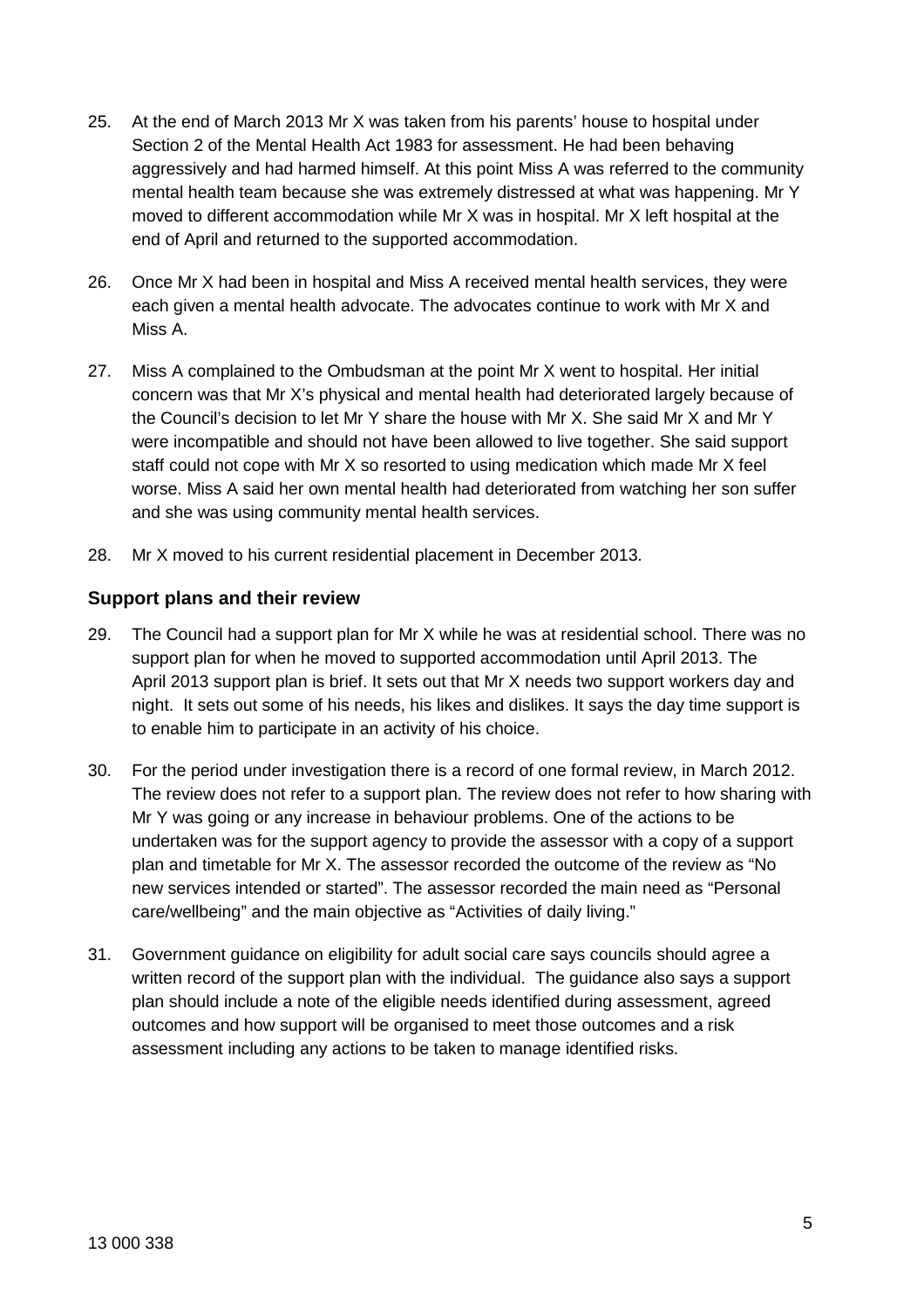32. Councils should regularly review support plans. The guidance says, amongst other considerations, a review should establish whether the outcomes in the support plan are being met and consider whether the person's needs and circumstances have changed. The guidance says there should be an initial review within three months of help first being provided or major changes to current support plans. After that, reviews should be held at least annually and more often if necessary.

#### **Issues relating to Mr X's capacity**

- 33. The record of the review in March 2012 referred to Mr X lacking capacity to contribute to the review but there is no record of any capacity assessment being carried out or a review of an existing assessment. The April 2013 support plan refers to Mr X being able to make some simple choices. It says on a day to day basis those who know Mr X well will make decisions for him. The support plan also says, for a decision such as moving accommodation, Mr X's capacity would need to be assessed and, if appropriate, a best interest meeting planned.
- 34. The Council says it considers Mr X does not have capacity to decide where he might live and who he might live with. However, for the period under investigation, the Council has provided no evidence of a capacity assessment on either decision or any reviews of previous assessments.
- 35. The Code of Practice on the Mental Capacity Act 2005 (the Code) says that, generally, capacity assessments should be related to specific decisions. The Code says where someone has an ongoing condition which may affect capacity, capacity should be reviewed from time to time. The Code says capacity should always be reviewed whenever a care plan is being developed or reviewed, at other relevant stages of the care planning process, and as particular decisions need to be made. The Code says preparation of a care plan should always include an assessment of the person's capacity to consent to the actions covered by the care plan, and confirm that those actions are agreed to be in the person's best interests.
- 36. Once someone is assessed as lacking capacity to make a particular decision, that decision must then be made on their behalf, in their best interests. Best interest meetings are one way of doing that but are not necessarily essential. However, the Code says staff involved in the care of a person who lacks capacity should ensure a record is kept of the process of working out the best interests of that person for each relevant decision.
- 37. The first best interest meeting on record since Mr X moved into his previous house was in September 2013. At that meeting the decision was to find an alternative service provider, something that had been under discussion for a year by then. The Council has provided no records to show best interest processes were carried out earlier.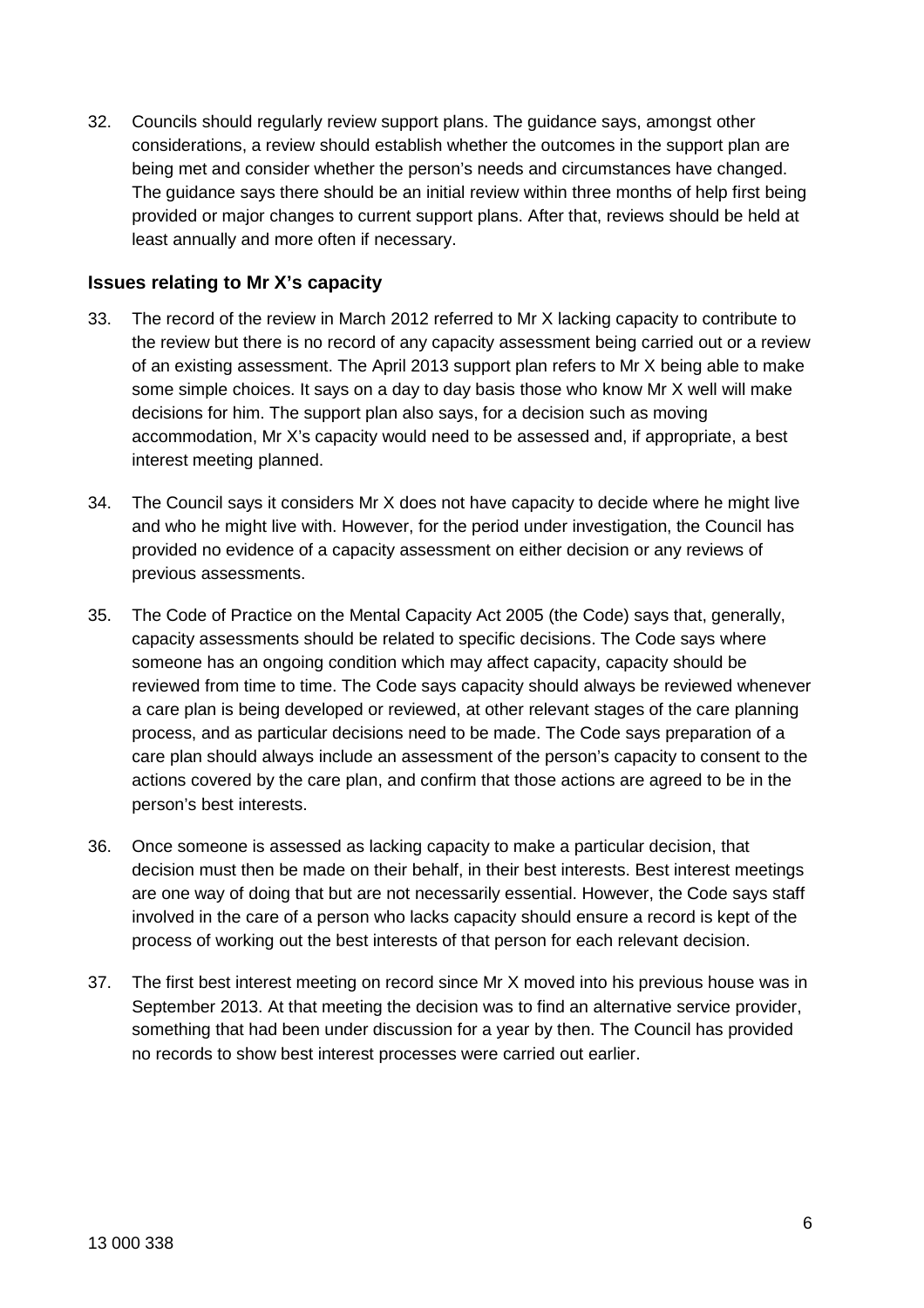38. Support staff took a number of actions which restricted Mr X's freedom. In response to Mr X's behaviour staff gave him medication and also used physical restraint procedures. Mr X was never meant to leave the house unaccompanied and, after he did, in July 2012, staff took extra measures to stop it happening again. The Council has provided no records of capacity assessments or reviews relating to Mr X's ability to make decisions about these issues. The Council has provided no clear records showing Mr X's best interests were considered properly when decisions were made about restricting his freedom.

# <span id="page-9-0"></span>**Conclusions**

39. The Council, support agency and other professionals put considerable effort into Mr X's supported placement. But there was an overall failure by the Council to underpin this with the planning, review and other processes designed to protect vulnerable people such as Mr X and Miss A.

#### **Support plans and their review**

- 40. Between January 2011 and April 2013 the Council is at fault for failing to have a support plan for Mr X relevant to where he was living. The lack of a support plan meant an annual review in March 2012 could not be carried out properly.
- 41. The Council is at fault for not carrying out annual reviews. While Mr X was at his supported accommodation there was only one documented annual review and it did not establish whether the outcomes in the support plan were being met or whether Mr X's needs and circumstances had changed.
- 42. There were other key points where a review was needed because of changes in circumstances. The Council is at fault for not reviewing:
	- after Mr X started to share his accommodation with someone else;
	- when measures were introduced in summer 2012 which restricted Mr X's freedom;
	- when a safeguarding meeting in summer 2012 heard concerns about how Mr X's activities might be restricted by financial considerations and the meeting considered Mr X needed alternative provision; and
	- once it became clear that Mr X was regularly attacking Mr Y and there were concerns about their compatibility.

### **Issues relating to Mr X's capacity**

43. Throughout the period concerned the Council is at fault for failing to formally assess Mr X's capacity to make specific decisions. The Council failed to follow correct procedures to ensure actions were taken in Mr X's best interests.

#### **Injustice**

44. The injustice caused to Mr X and Miss A is the uncertainty about whether, if the proper planning and review processes had been followed, Mr X would still have experienced the significant distress he suffered while in his supported accommodation.